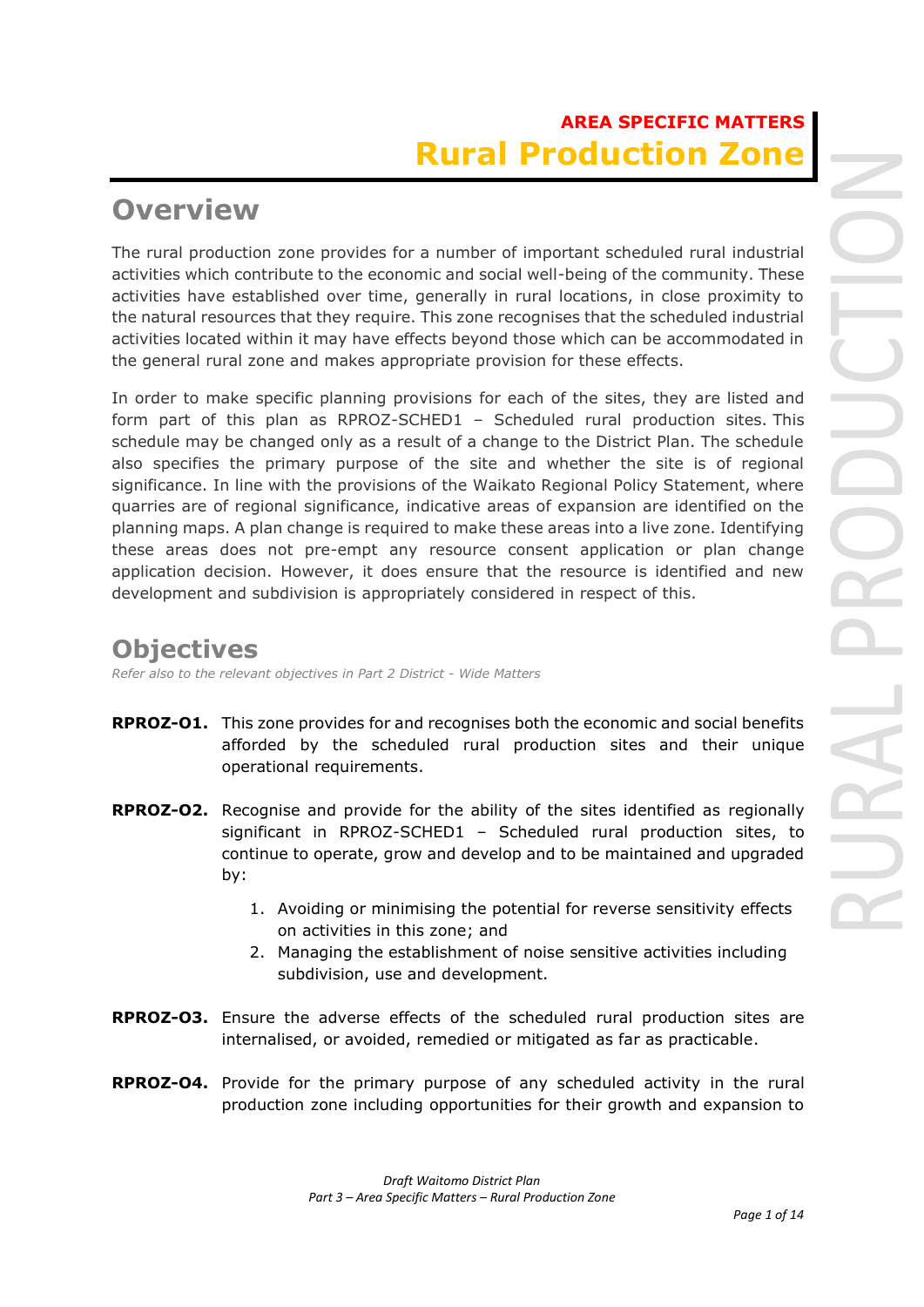meet future demands, while managing the adverse effects on the environment.

- **RPROZ-O5.** Development or re-development of any site must be appropriately designed, located and landscaped to mitigate adverse effects on the external visual catchment.
- **RPROZ-O6.** Ensure new development or re-development does not exceed available capacities for servicing and infrastructure and is co-ordinated with infrastructure provision.

## **Policies**

*Refer also to the relevant policies in Part 2 District - Wide Matters* 

- **RPROZ-P1.** Protect the ongoing operation and development or maintenance and upgrading of sites identified as regionally significant in RPROZ-SCHED1 – Scheduled rural production sites, by limiting the establishment or growth of noise sensitive activities on surrounding sites.
- **RPROZ-P2.** Where the removal of indigenous vegetation in a significant natural area is unavoidable to provide for activities on sites identified as regionally significant, the ensuing operations must remedy or mitigate adverse effects in that order in the first instance, or if this is not possible, offset adverse effects on the indigenous biodiversity values and ecological characteristics of the significant natural area by:
	- 1. Providing a biodiversity offset that is consistent with the framework detailed in Appendix 4 Biodiversity Offsetting Framework; and
	- 2. Ensuring the biodiversity offset can achieve no net loss of indigenous biodiversity values at a regional scale, preferably in the affected significant natural area, or where that is not practicable, in the ecological district in which the affected significant natural area is located.
- **RPROZ-P3.** Where the location of an existing quarrying activity of significant mineral resources coincides with the karst overlay in whole or part, adverse effects on the geomorphological or hydrological characteristics of the karst system should be remedied or mitigated**.**
- **RPROZ-P4.** Enable scheduled activities in the rural production zone, provided that the adverse effects of the activities are internalised, or avoided, remedied or mitigated as far as practicable through methods such as management practices, rehabilitation plans and mitigation measures that include: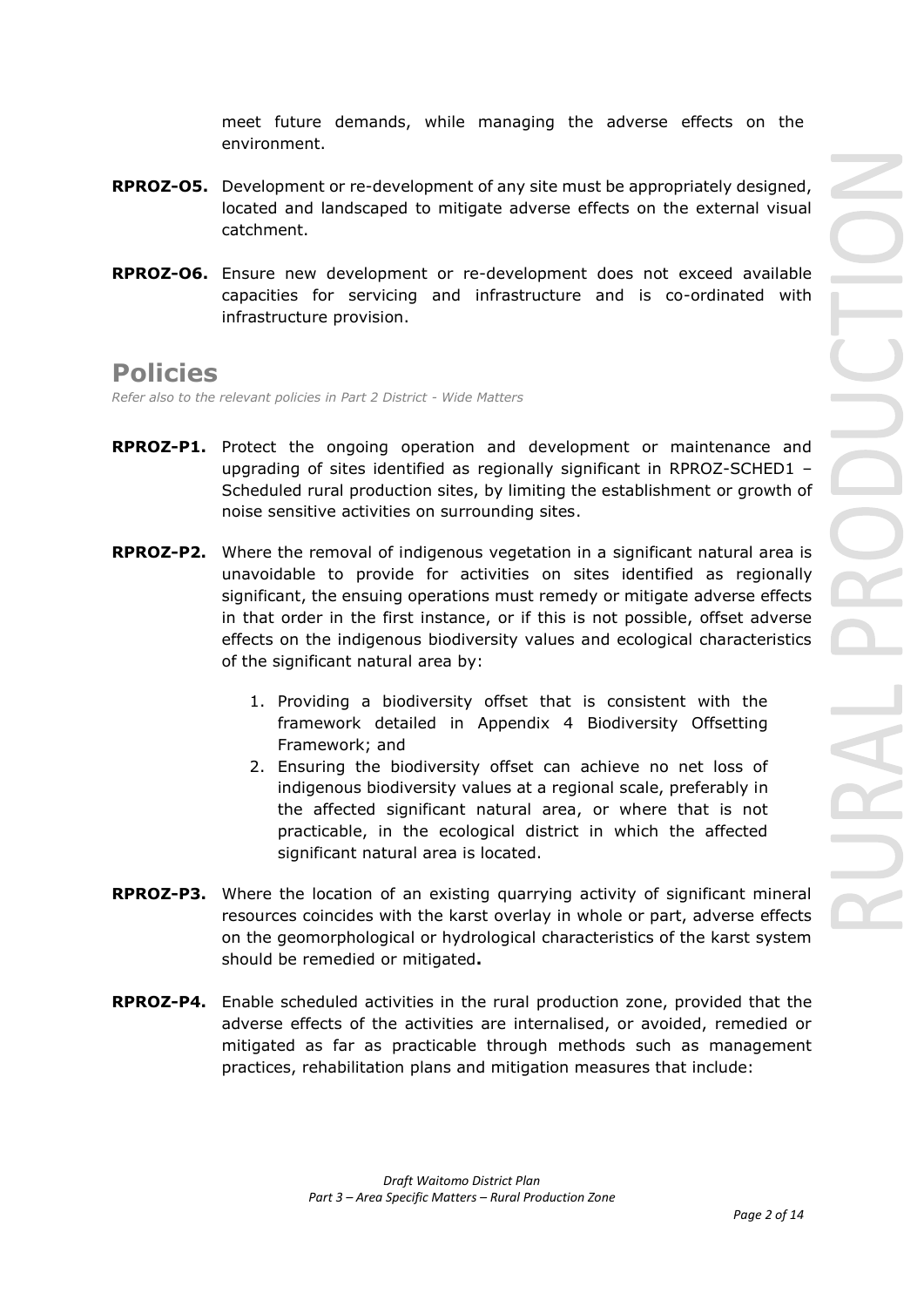- 1. Managing dust, odour, noise, vibration, access, debris on roads, illumination and driver behaviour to maintain amenity values, particularly during the night time; and
- 2. Ensuring that noise and vibration effects are not unreasonable and do not adversely affect amenity values in the surrounding area; and
- 3. Ensuring that effects associated with glare, odour and particulates are appropriately mitigated; and
- 4. Avoiding adverse effects on water bodies; and
- 5. Undertaking remedial measures during operations as appropriate; and
- 6. Requiring sites where quarrying activities occur to be rehabilitated and ensuring appropriate materials are used for this purpose.
- **RPROZ-P5.** To maintain the safe and efficient functioning of adjoining roads, activities must:
	- 1. Ensure the scale and location of any expansion is consistent with the capacity, design and function of the roading hierarchy or is able to offset adverse effects on the roading network; and
	- 2. Ensure traffic generated by the activity does not compromise road safety or efficiency; and
	- 3. Avoid, remedy or mitigate the adverse effects of traffic generation, load type and vehicle characteristics on the operation and maintenance of the transport network; and
	- 4. Provide well located, appropriately formed vehicle entrances, parking, loading and manoeuvring areas to sufficiently accommodate the requirements of the activity.
- **RPROZ-P6.** Ensure the scale and location of any expansion of activities does not adversely affect local character or amenity by:
	- 1. Maintaining boundary setbacks for activities and buildings; and
	- 2. Ensuring that sites are sufficiently landscaped and screened from roads, public spaces and adjoining neighbours; and
	- 3. Ensuring that industrial buildings are designed as far as practicable to not overshadow or overly dominate the wider surrounding area.
- **RPROZ-P7.** Recognise that meeting mineral and aggregate needs from predominantly local sources is desirable and provide for this by:
	- 1. Recognising that quarrying activities are constrained by the location of the resource; and
	- 2. Recognising the importance of maintaining a supply of extracted minerals.
- **RPROZ-P8.** Avoid or minimise the potential for reverse sensitivity effects to arise by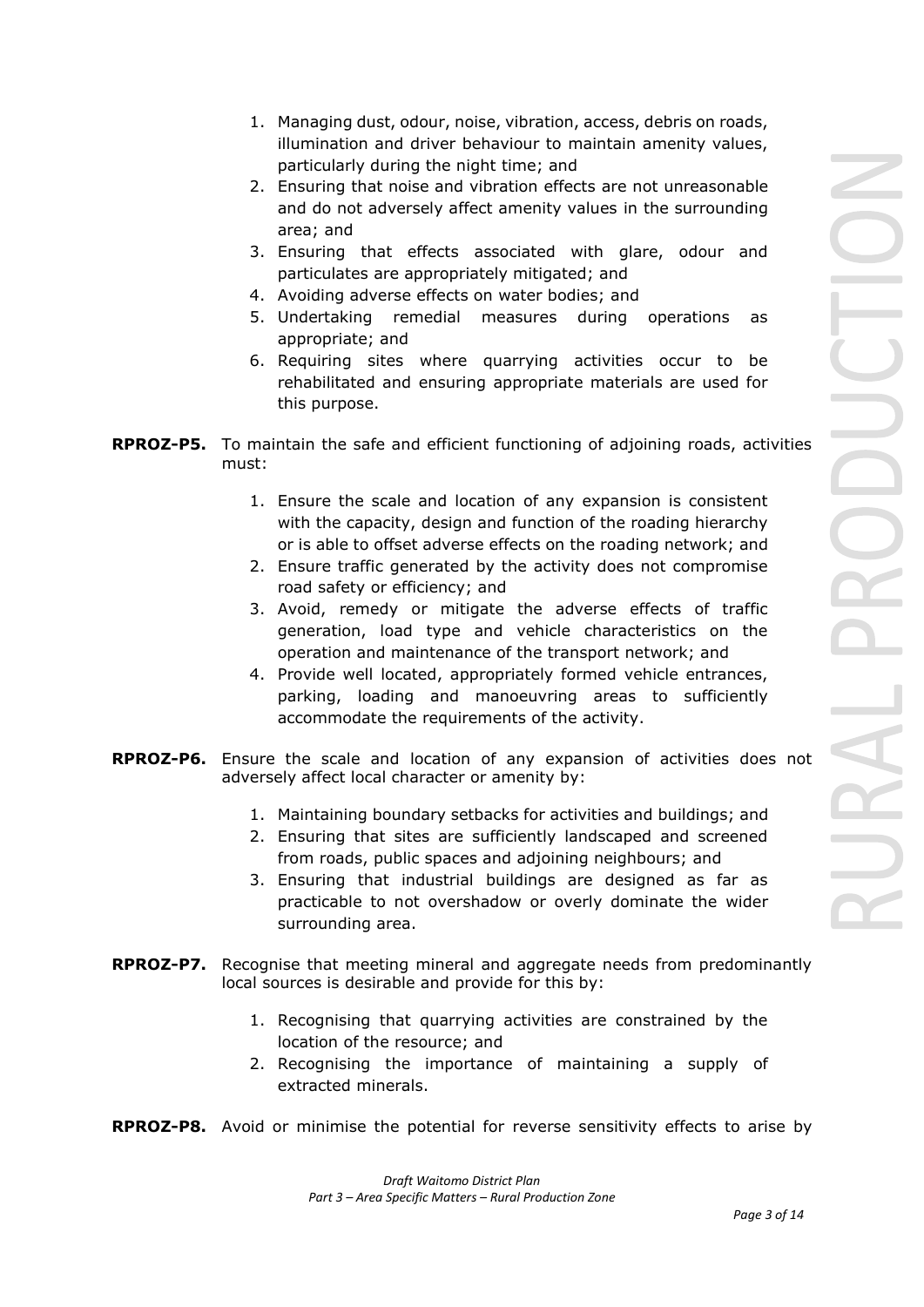managing the establishment of noise sensitive activities including subdivision, use and development.

- **RPROZ-P9.** Where reticulated water, wastewater and stormwater networks are available, discourage any development that requires servicing and infrastructure at an adverse cost to the community.
- **RPROZ-P10.** Where reticulated water, wastewater and stormwater networks are not available, ensure the scale and intensity of development can be serviced by on site non-reticulated wastewater and stormwater methods.
- **RPROZ-P11.** Ensure new development is designed and located to manage significant risks from natural hazards.
- **RPROZ-P12.** Ensure the flightpath height restrictions shown on the planning maps are complied with to enable the safe operation of the Te Kūiti Aerodrome.

## **Rules**

The rules that apply to the rural production zone are contained in the tables listed below. To undertake any activity, it must comply with all the rules listed in:

- RPROZ Table 1 Activities rules; and
- RPROZ Table 2 Performance Standards; and
- Any relevant provision in Part 2 District-wide matters;

Where an activity breaches more than one rule, the most restrictive status shall apply to the activity.

Refer to [Part 1](javascript:void(0)) - How the Plan Works for an explanation of how to use this Plan, including activity status abbreviations.

## **Pursuant to Section 86B(3) of the RMA, the following rules that protect or relate to water have immediate legal effect: RPROZ-R27.**

## **RPROZ - Table 1 – Activities Rules**

| RPROZ-R1. | Warehouses, cool stores and covered storage areas for the storage of products<br>produced on site – where these are ancillary to the primary purpose of any<br>scheduled activity       |
|-----------|-----------------------------------------------------------------------------------------------------------------------------------------------------------------------------------------|
| RPROZ-R2. | Offices, canteens, ablution facilities, medical rooms, recreational facilities, vehicle<br>servicing depots and workshops ancillary to the primary purpose of any scheduled<br>activity |
| RPROZ-R3. | Laboratories and research facilities ancillary to the primary purpose of any<br>scheduled activity                                                                                      |
| RPROZ-R4. | Demolition and/or removal of buildings                                                                                                                                                  |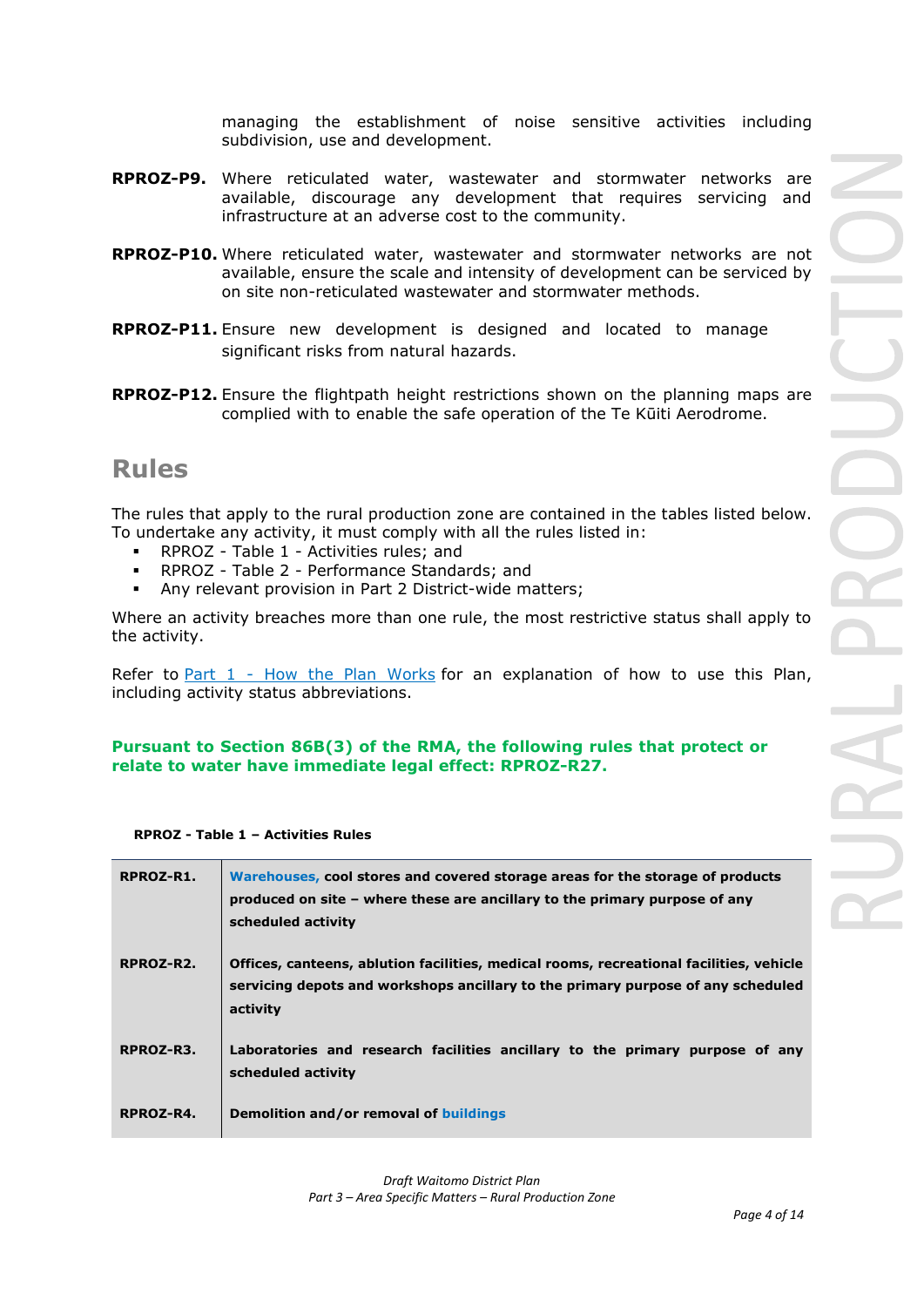| RPROZ-R5.  | Tanks, silos and stormwater ponds                                                                                                                                                                                            |
|------------|------------------------------------------------------------------------------------------------------------------------------------------------------------------------------------------------------------------------------|
| RPROZ-R6.  | Agricultural, pastoral and horticultural activities including stock underpasses,<br>stockholding areas, loading facilities and pens                                                                                          |
| RPROZ-R7.  | One residential unit providing residential accommodation per each individual zone<br>for security staff or caretakers.                                                                                                       |
| RPROZ-R8.  | Vehicle parking and vehicle storage ancillary to the primary purpose of any<br>scheduled activity                                                                                                                            |
| RPROZ-R9.  | Helipads and facilities for their servicing and management ancillary to the primary<br>purpose of any scheduled activity                                                                                                     |
| RPROZ-R10. | Temporary overhead electrical and telecommunication lines subject to Council<br>being formally notified of the route, voltage/type of the electrical or<br>telecommunications link and the date by which it will be removed. |
| RPROZ-R11. | Accessory buildings ancillary to any permitted activity                                                                                                                                                                      |

#### **Activity status: PER**

#### **Where**

- 1. All of the performance standards in RPROZ Table 2 are complied with; and
- 2. Where the building is listed in **SCHED1** -Heritage Buildings and Structures, see the historic heritage chapter.

*Note: For the avoidance of doubt RPROZ-R1 to RPROZ-R11 apply to all sites identified in RPROZ-SCHED 1* 

## **Activity status where compliance is not achieved: RDIS**

### **Matters over which discretion is restricted:**

(a) The matters of discretion associated with any performance standard which cannot be complied with in RPROZ - Table 2.

**Activity status where compliance is not achieved with RPROZ-R26: DIS**

**Activity status where compliance is not achieved with RPROZ-R27: NC**

| RPROZ-R12.                                                             | <b>RPROZ-1 to RPROZ-9: Mineral prospecting and exploration</b> |  |  |
|------------------------------------------------------------------------|----------------------------------------------------------------|--|--|
| RPROZ-R13.                                                             | <b>RPROZ-1 to RPROZ: Quarrying activities</b>                  |  |  |
| Activity status where compliance is not<br><b>Activity status: PER</b> |                                                                |  |  |

#### **Where**

- 1. This rule only applies to sites RPROZ-1 to RPROZ-9 as listed in RPROZ-SCHED1; and
- 2. All of the performance standards in RPROZ Table 2 are complied with.

*Note: The provisions of the earthworks chapter do not apply to quarrying activities.*

## **Activity status where compliance is not achieved: RDIS**

### **Matters over which discretion is restricted:**

(a) The matters of discretion associated with any performance standard which cannot be complied with in RPROZ - Table 2.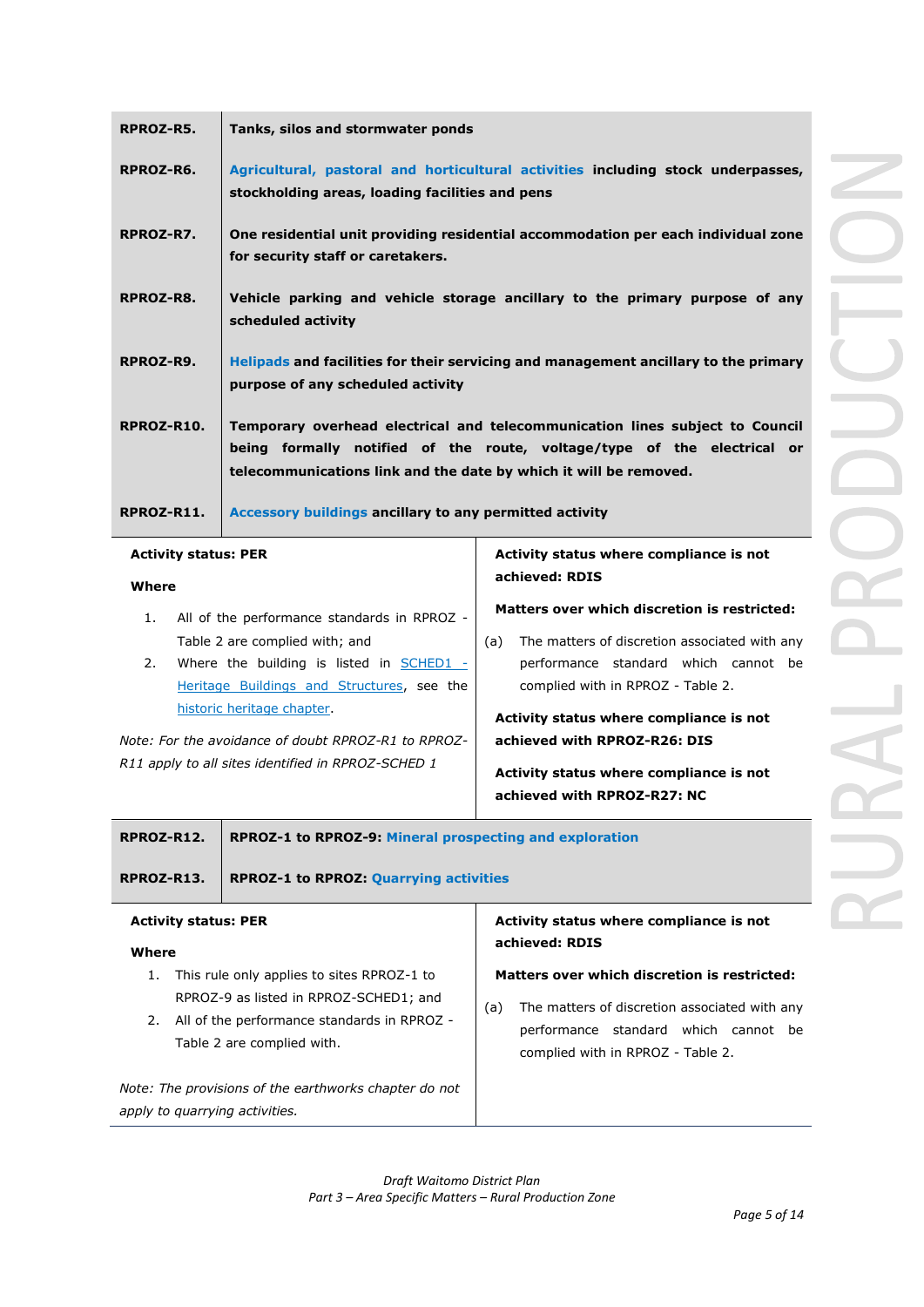| RPROZ-R14. | RPROZ-10 to RPROZ-11: Mineral processing including product packaging, storage<br>and distribution activities and storage of products, by-products and waste<br>materials processed on site within |
|------------|---------------------------------------------------------------------------------------------------------------------------------------------------------------------------------------------------|
| RPROZ-R15. | RPROZ-12 to RPROZ-13: Meat processing including product packaging, storage and<br>distribution activities and storage of products, by-products and waste materials<br>processed on site           |

| <b>Activity status: PER</b>                                                                                                                                                  | Activity status where compliance is not                                                                                                                                           |
|------------------------------------------------------------------------------------------------------------------------------------------------------------------------------|-----------------------------------------------------------------------------------------------------------------------------------------------------------------------------------|
| Where                                                                                                                                                                        | achieved: RDIS                                                                                                                                                                    |
| This rule only applies to sites RPROZ-10 to<br>1.<br>RPROZ-13 as listed in RPROZ-SCHED1; and<br>2. All of the performance standards in RPROZ -<br>Table 2 are complied with. | Matters over which discretion is restricted:<br>The matters of discretion associated with any<br>(a)<br>performance standard which cannot be<br>complied with in RPROZ - Table 2. |

| RPROZ-R16.   RPROZ-14 to RPROZ-17: Hydroelectric Power Generation |
|-------------------------------------------------------------------|
|                                                                   |

Except for RPROZ-R17.4, refer to the Energy chapter

| High trip generating activities<br>RPROZ-R17. |
|-----------------------------------------------|
|-----------------------------------------------|

While all activities in this zone must comply with the provisions in the transport chapter, for clarity, the following applies in respect of Integrated Transport Assessments:

- 1. All activities in the zone must comply with the provisions of TRAN-R8; and
- 2. For the purposes of TRAN Table 3, RPROZ-1 to RPROZ-9 must be assessed as "Primary production – mining and quarrying activities"; and
- 3. For the purposes of TRAN Table 3, RPROZ-10 to RPROZ-13 must be assessed as "Industrial activities"; and
- 4. For the purposes of TRAN Table 3, RPROZ-14 to RPROZ-17 must be assessed as "Rural-based industry".

| RPROZ-R18.                  | Activities not otherwise listed in RPROZ - Table 1                                                      |                                                          |  |
|-----------------------------|---------------------------------------------------------------------------------------------------------|----------------------------------------------------------|--|
| <b>Activity status: DIS</b> |                                                                                                         | Activity status where compliance is not<br>achieved: N/A |  |
| RPROZ-R19.                  | Non-compliance with the Te Kuiti Aerodrome Flightpath height restrictions shown<br>on the Planning Maps |                                                          |  |
| <b>Activity status: PR</b>  |                                                                                                         | Activity status where compliance is not<br>achieved: N/A |  |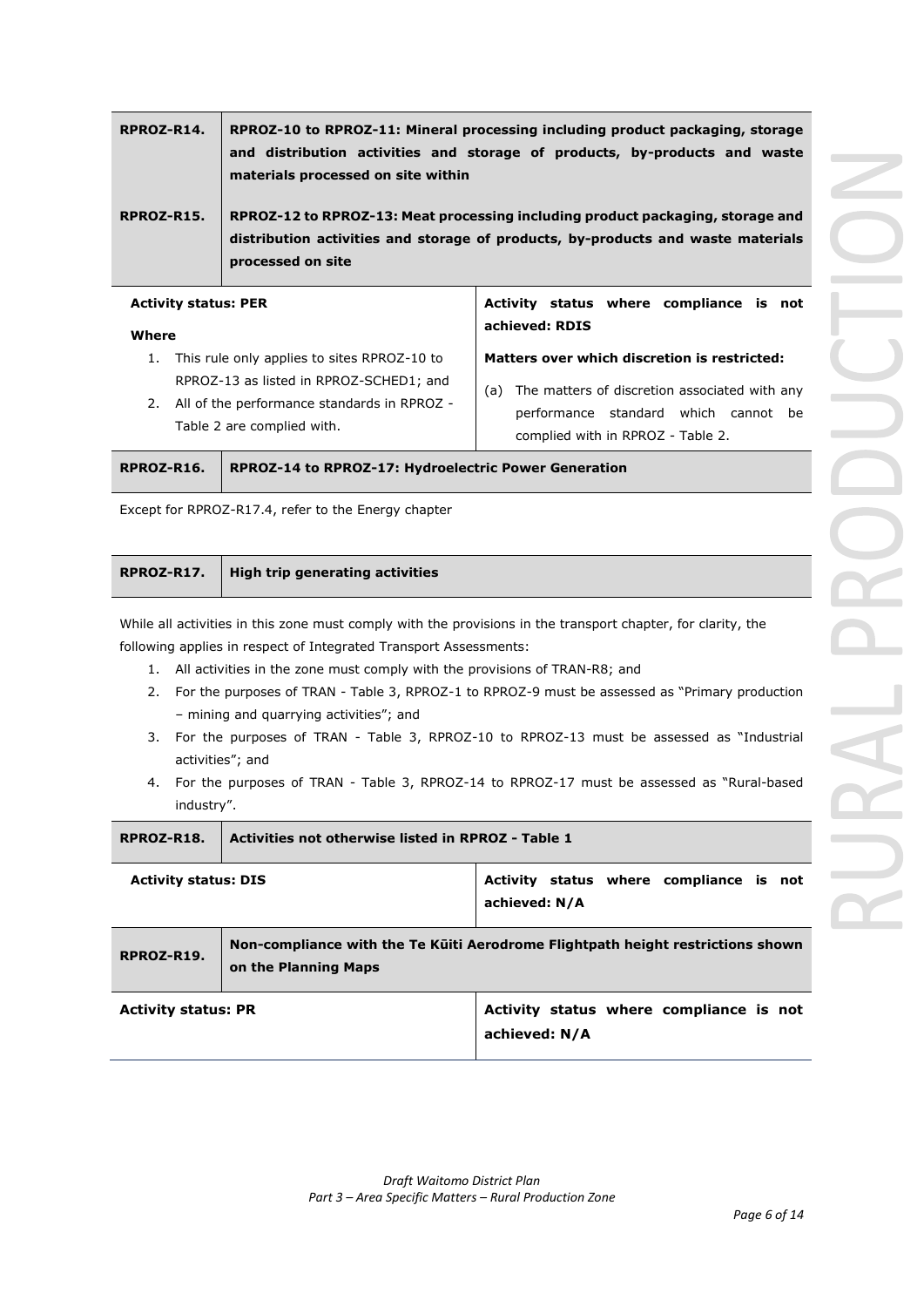| RPROZ-R20.                       | Minimum setback from boundaries                                                                                                                                                                                                                                                                                              |                                                                                                                                                                                                                                                                                                                                                                                               |
|----------------------------------|------------------------------------------------------------------------------------------------------------------------------------------------------------------------------------------------------------------------------------------------------------------------------------------------------------------------------|-----------------------------------------------------------------------------------------------------------------------------------------------------------------------------------------------------------------------------------------------------------------------------------------------------------------------------------------------------------------------------------------------|
| 1.                               | From road boundaries:                                                                                                                                                                                                                                                                                                        | Matters over which discretion is restricted:                                                                                                                                                                                                                                                                                                                                                  |
| 2.<br>3.                         | The minimum setback for buildings or structures<br>greater than 10 m high on all roads - 60 m; and<br>The minimum setback from a district road<br>boundary for all other buildings or structures - 15                                                                                                                        | (a) The extent to which the landscaping, fencing<br>or screening is able to soften the visual impact<br>of the proposed building, structure or activity;                                                                                                                                                                                                                                      |
| m; and<br>4.                     | The minimum setback from a designated State<br>Highway boundary for all other buildings or                                                                                                                                                                                                                                   | and<br>(b) The overall landscaping provided on-site; and<br>(c) The extent to which the siting and external<br>appearance of buildings,<br>structures<br>or                                                                                                                                                                                                                                   |
| 5.                               | structures $-30$ m; and<br>The minimum setback from any road boundary<br>for deposition of overburden material or for<br>extraction and deposition of aggregates - 30 m;                                                                                                                                                     | activities sit within the receiving environment;<br>and<br>(d) The extent of the activity and the ability to<br>internalise adverse effects; and                                                                                                                                                                                                                                              |
| <b>AND</b><br>6.                 | From internal site boundaries:                                                                                                                                                                                                                                                                                               | (e) The extent to which off-site effects including<br>noise will inhibit the use of surrounding land;                                                                                                                                                                                                                                                                                         |
| 7.                               | The minimum setback from internal site<br>boundaries for buildings greater than 10 m high<br>must be 60 m or 150 m from a building housing a<br>residential activity on an adjoining site -<br>whichever is the greater; and                                                                                                 | and<br>The extent to which the non-compliance and<br>(f)<br>subsequent building,<br>structure<br>any<br>or<br>activities on the site adversely affects the                                                                                                                                                                                                                                    |
| 8.                               | The minimum setback from internal site<br>boundaries for all other buildings must be 15 m<br>or 150 m from a building housing a residential<br>activity on an adjoining site - whichever is the                                                                                                                              | character and<br>amenity values<br>of<br>the<br>surrounding area and/or road; and<br>(g) Effects on the safety and efficiency of traffic<br>flow; and                                                                                                                                                                                                                                         |
| greater; and<br>9.               | The minimum setback from internal site<br>boundaries for deposition of overburden material<br>or for extraction and deposition of aggregates<br>must be 30 m or 150 m from a building housing a<br>residential activity on an adjoining site -<br>whichever is the greater.<br>10. On rear sites all boundaries are internal | (h) The extent to which the activity can be<br>relocated to meet setback requirements; and<br>The layout, design and location of the activity,<br>(i)<br>including consideration of wind and climate<br>patterns and the ability to maintain the<br>amenity of neighbouring properties; and<br>(j) Topographical and geographical features<br>affecting odour, dust, visual impact and noise; |
| boundaries; and<br>same holding. | 11. Buildings may be erected up to any common<br>boundary with an adjoining site which is in the                                                                                                                                                                                                                             | and<br>(k) The effects associated with layout, design and<br>location of the activity, including operating<br>hours; and<br>The effects of increased traffic and the timing<br>(1)                                                                                                                                                                                                            |
|                                  | Note: Stockyards and stock loading ramps are not<br>required to comply with this rule.<br>Note: All buildings and structures, must also comply with<br>NATC-R2, CEH-R1 and CEH-R2.                                                                                                                                           | of traffic generation; and<br>(m) The extent to which the reduction in the<br>setback is due to the shape or natural and<br>physical features of the site.                                                                                                                                                                                                                                    |
|                                  | Draft Waitomo District Plan                                                                                                                                                                                                                                                                                                  |                                                                                                                                                                                                                                                                                                                                                                                               |

## **RPROZ – Table 2 – Performance Standards**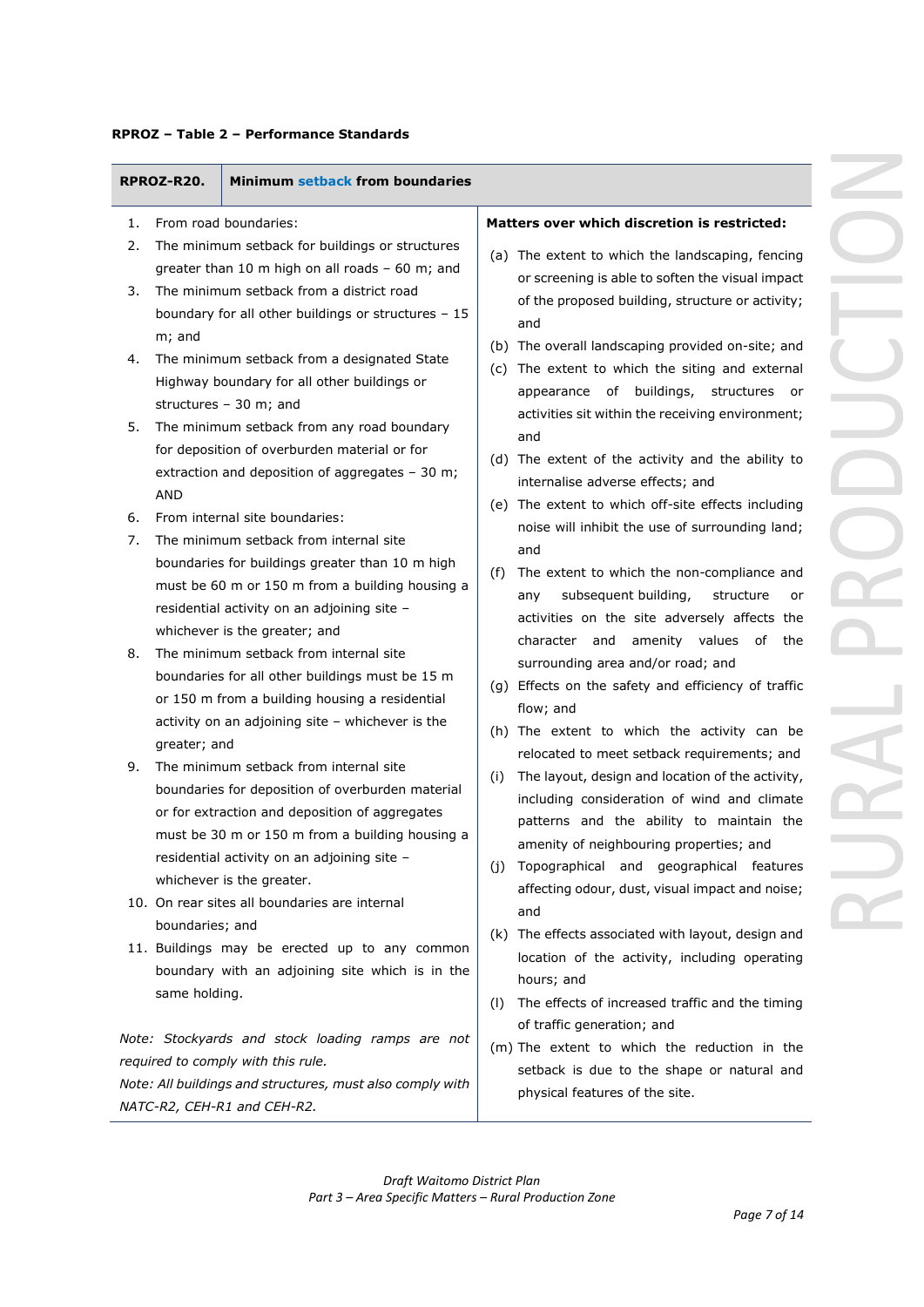## **RPROZ-R21. Height and height in relation to boundary**

- 1. Structures must not exceed 20 m in height as measured from ground level; and
- 2. No structure or stored materials shall project beyond a building recession plane from points 3 m above site boundaries. See Figure - RPROZ 1.

### **Matters over which discretion is restricted:**

- (a) Visual effects including bulk, scale and location of the building or structure; and
- (b) The provision of daylight and sunlight into neighbouring buildings; and
- (c) Ability to soften the visual impact of the building from nearby residential properties and adjoining road boundaries, including retention of any existing mature trees and landscaping; and
- (d) Effects on the character and amenity values of the surrounding properties, public spaces, the adjacent zone or road; and
- (e) Effects on the visual privacy of adjoining properties.





| 1. Construction, alteration or extension of buildings |  |  |
|-------------------------------------------------------|--|--|

or structures - the maximum size of a building or structure must be no greater than 1000 m<sup>2</sup>; and 2. The total building and structure coverage on a site

**RPROZ-R22. Maximum building size and building coverage**

must not exceed 30% of the net site area.

## **Matters over which discretion is restricted:**

- (a) Visual effects including bulk, scale and location of the building or structure; and
- (b) The provision of daylight and sunlight into neighbouring buildings; and
- (c) The adverse effects on adjacent sites; and
- (d) Ability to soften the visual impact of the building from nearby residential properties and adjoining road boundaries,

*Draft Waitomo District Plan Part 3 – Area Specific Matters – Rural Production Zone*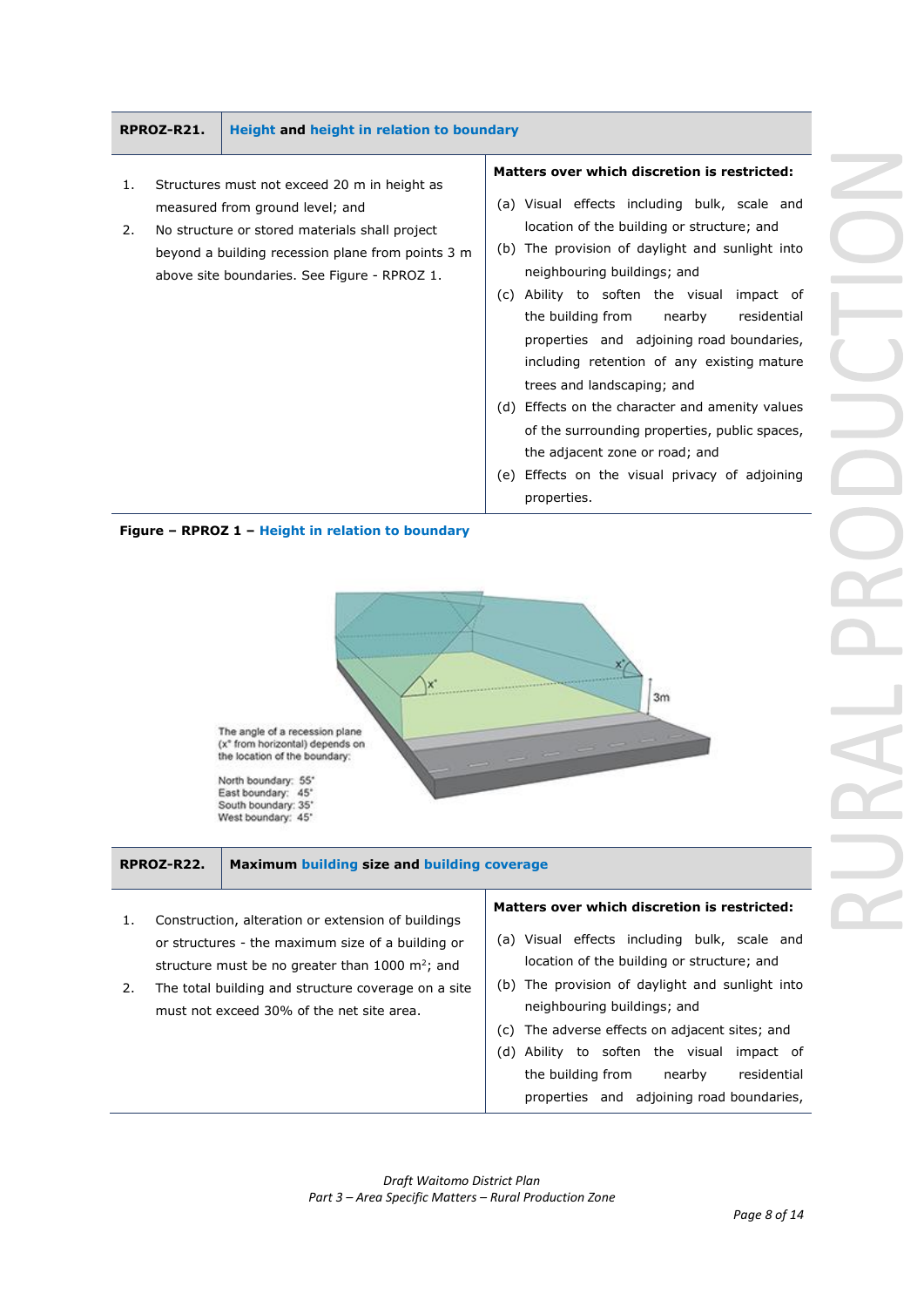|                                                                                              | 1. All buildings, carparking areas or yard areas that are                                                                                                                                                                                                                                                                                                                                                                                                                                                                                                                                                                                                                                                                                        |                   | Matters over which discretion is restricted:                                                                                                                                                                                                                                                                                                                                                                                                                                                                                                                                                                                                                                                                                                                                                                                                                                                                |
|----------------------------------------------------------------------------------------------|--------------------------------------------------------------------------------------------------------------------------------------------------------------------------------------------------------------------------------------------------------------------------------------------------------------------------------------------------------------------------------------------------------------------------------------------------------------------------------------------------------------------------------------------------------------------------------------------------------------------------------------------------------------------------------------------------------------------------------------------------|-------------------|-------------------------------------------------------------------------------------------------------------------------------------------------------------------------------------------------------------------------------------------------------------------------------------------------------------------------------------------------------------------------------------------------------------------------------------------------------------------------------------------------------------------------------------------------------------------------------------------------------------------------------------------------------------------------------------------------------------------------------------------------------------------------------------------------------------------------------------------------------------------------------------------------------------|
| RPROZ-R24.                                                                                   | Landscaping - road boundaries                                                                                                                                                                                                                                                                                                                                                                                                                                                                                                                                                                                                                                                                                                                    |                   |                                                                                                                                                                                                                                                                                                                                                                                                                                                                                                                                                                                                                                                                                                                                                                                                                                                                                                             |
| RPROZ-R23.<br>1.<br>open space must either:<br>(i)<br>boundary; or<br>AND<br>security fence. | Landscaping - adjoining zones<br>The side and/or rear boundary of a site that adjoins<br>a site zoned as residential, rural lifestyle,<br>settlement, Māori purpose, tourism, future urban or<br>Be planted and/or landscaped with planting<br>that will, within two years of planting, reach a<br>minimum height of 2 m and a minimum width<br>of at least 2 m from the side and/or rear<br>(ii) Be fenced with a solid, close-boarded enclosed<br>fence made with a minimum height of 2 m in<br>height as measured from ground level;<br>(iii) Security fences and fences over 2 m high must<br>be set back a minimum of 2 m from all road<br>boundaries, including internal road boundaries,<br>and must be landscaped to screen the fence or | (C)<br>(f)        | Matters over which discretion is restricted:<br>which<br>(a) The<br>to<br>the<br>proposed<br>extent<br>landscaping is able to soften the visual<br>impact of the proposed activity, building or<br>structure; and<br>(b) Whether alternatives are proposed<br>to<br>preserve the amenity, character and values<br>of the surrounding environment; and<br>The extent of the activity and the ability to<br>internalise adverse effects; and<br>(d) The extent to which off-site effects including<br>noise will inhibit the use of surrounding land;<br>and<br>(e) The extent to which the non-compliance and<br>subsequent building,<br>structure<br>any<br>or<br>activities on the site adversely affects the<br>character and amenity values of any<br>adjacent zone; and<br>The extent to which the reduction in the<br>landscaping is due to the shape or natural<br>and physical features of the site. |
|                                                                                              |                                                                                                                                                                                                                                                                                                                                                                                                                                                                                                                                                                                                                                                                                                                                                  | (f)<br>(i)<br>(i) | including retention of any existing mature<br>trees and landscaping; and<br>(e) Effects on stormwater management and<br>overland flow paths; and<br>The extent of the activity and the ability to<br>internalise adverse effects; and<br>(g) The extent to which off-site effects including<br>noise will inhibit the use of surrounding land;<br>and<br>(h) Provision of on-site parking, manoeuvring<br>and access; safety and efficiency and the<br>effects of traffic generation, particularly<br>Effects on riparian margins or areas of<br>indigenous vegetation; and<br>The effects associated with layout, design<br>and location of the activity, including<br>operating hours.                                                                                                                                                                                                                    |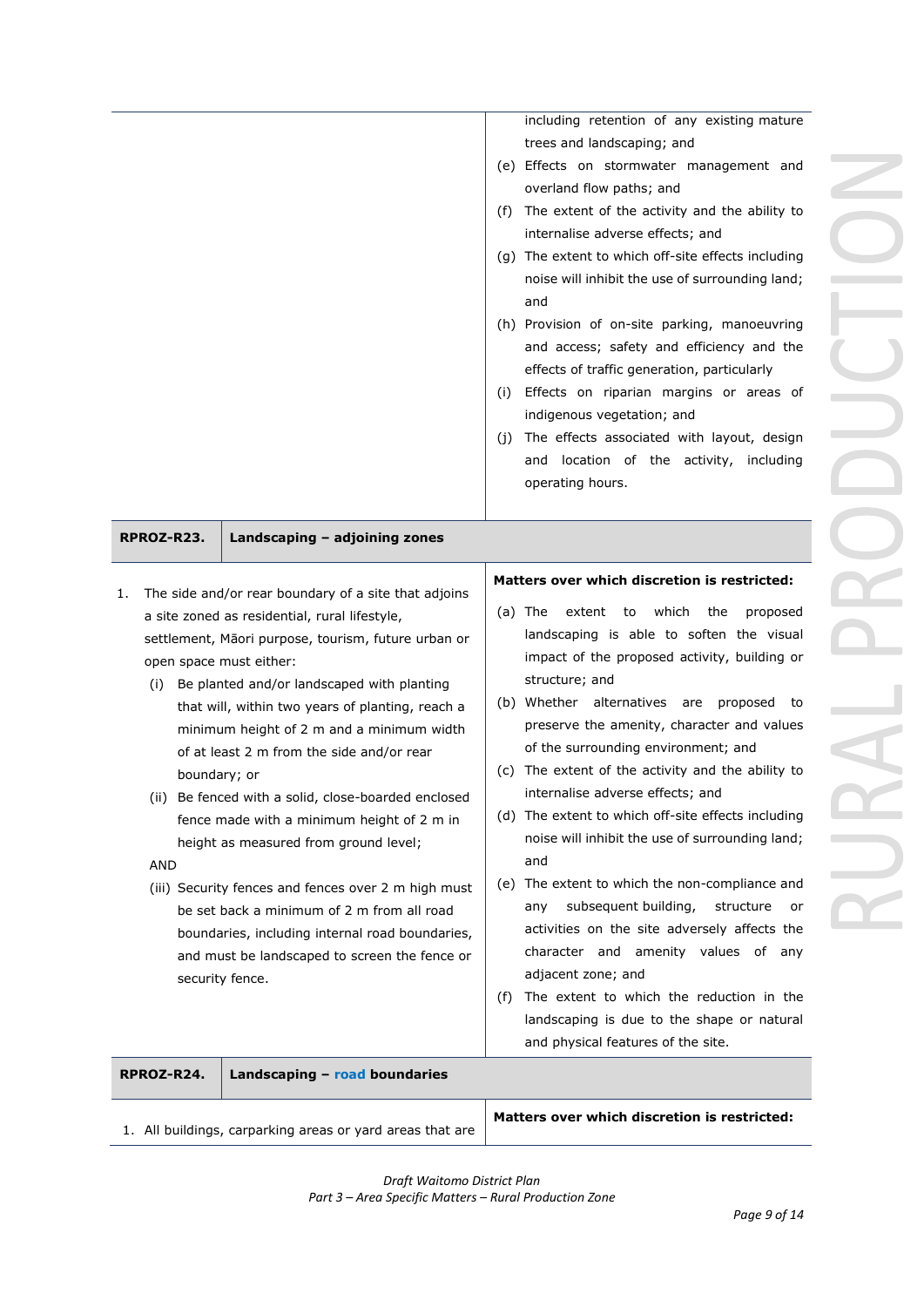| All developments must have an independent<br>1.<br>potable water supply for activities on the site; and                                                                                                                                                                 |                                                                                                                                                                                                                                                                                                                                                                                                                                                                                                                                                            | Activity status when compliance is not<br>achieved: DIS                                                                                                                                                                                                                                                                                                                                                                                                                                                                                                                                                                                                                                                                            |
|-------------------------------------------------------------------------------------------------------------------------------------------------------------------------------------------------------------------------------------------------------------------------|------------------------------------------------------------------------------------------------------------------------------------------------------------------------------------------------------------------------------------------------------------------------------------------------------------------------------------------------------------------------------------------------------------------------------------------------------------------------------------------------------------------------------------------------------------|------------------------------------------------------------------------------------------------------------------------------------------------------------------------------------------------------------------------------------------------------------------------------------------------------------------------------------------------------------------------------------------------------------------------------------------------------------------------------------------------------------------------------------------------------------------------------------------------------------------------------------------------------------------------------------------------------------------------------------|
| RPROZ-R26.                                                                                                                                                                                                                                                              | <b>Servicing</b>                                                                                                                                                                                                                                                                                                                                                                                                                                                                                                                                           |                                                                                                                                                                                                                                                                                                                                                                                                                                                                                                                                                                                                                                                                                                                                    |
| (i)<br>boundary; or                                                                                                                                                                                                                                                     | 1. No outdoor storage area shall be visible from an<br>adjoining property, public space or a road.<br>Any outdoor storage area visible from an adjoining<br>property, public space or road must be screened<br>from the property, public space or road by:<br>Planting and/or landscaping with planting that<br>will, within two years of planting, reach a<br>minimum height of 2 m and a minimum width<br>of at least 2 m from the side and/or rear<br>(ii) Fencing with a solid, close-boarded enclosed<br>fence 2m high as measured from ground level. | Matters over which discretion is restricted:<br>which<br>(a) The<br>extent<br>to<br>the<br>proposed<br>landscaping is able to soften the visual<br>impact of the outdoor storage; and<br>(b) Whether alternatives are proposed to<br>preserve the amenity, character and values<br>of the surrounding environment; and<br>(c) The extent to which the siting and external<br>appearance of the outdoor storage, sits<br>within the receiving environment; and<br>(d) The extent to which the non-compliance<br>adversely affects the character and amenity<br>values of any adjacent zone; and<br>(e) The extent to which the reduction in the<br>landscaping is due to the shape or natural<br>and physical features of the site. |
| RPROZ-R25.                                                                                                                                                                                                                                                              | <b>Outdoor storage screening</b>                                                                                                                                                                                                                                                                                                                                                                                                                                                                                                                           |                                                                                                                                                                                                                                                                                                                                                                                                                                                                                                                                                                                                                                                                                                                                    |
|                                                                                                                                                                                                                                                                         |                                                                                                                                                                                                                                                                                                                                                                                                                                                                                                                                                            | noise will inhibit the use of surrounding land;<br>and<br>(e) The extent to which the siting and external<br>appearance of buildings, structures or<br>activities<br>sit<br>within<br>the<br>receiving<br>environment; and<br>The extent to which the reduction in the<br>(f)<br>landscaping is due to the shape or natural<br>and physical features of the site.                                                                                                                                                                                                                                                                                                                                                                  |
| minimum width of 2 m from the road boundary.                                                                                                                                                                                                                            |                                                                                                                                                                                                                                                                                                                                                                                                                                                                                                                                                            | the surrounding<br>environment and<br>of<br>adjacent road; and<br>(c) The extent of the activity and the ability to<br>internalise adverse effects; and<br>(d) The extent to which off-site effects including                                                                                                                                                                                                                                                                                                                                                                                                                                                                                                                      |
| visible from an adjoining road boundary or a public<br>space must be screened from the road with<br>landscaping and planting that will, within at least<br>two years after planting, reach a minimum height of<br>2 m and, with the exception of vehicle crossing, be a |                                                                                                                                                                                                                                                                                                                                                                                                                                                                                                                                                            | $(a)$ The<br>which<br>extent<br>to<br>the<br>proposed<br>landscaping is able to soften the visual<br>impact of the proposed activity, building or<br>structure; and<br>(b) Whether alternatives are<br>proposed to<br>preserve the amenity, character and values                                                                                                                                                                                                                                                                                                                                                                                                                                                                   |
|                                                                                                                                                                                                                                                                         |                                                                                                                                                                                                                                                                                                                                                                                                                                                                                                                                                            |                                                                                                                                                                                                                                                                                                                                                                                                                                                                                                                                                                                                                                                                                                                                    |

2. All developments must have an independent water supply for fire fighting that is compliant with SNZ

## *Draft Waitomo District Plan Part 3 – Area Specific Matters – Rural Production Zone*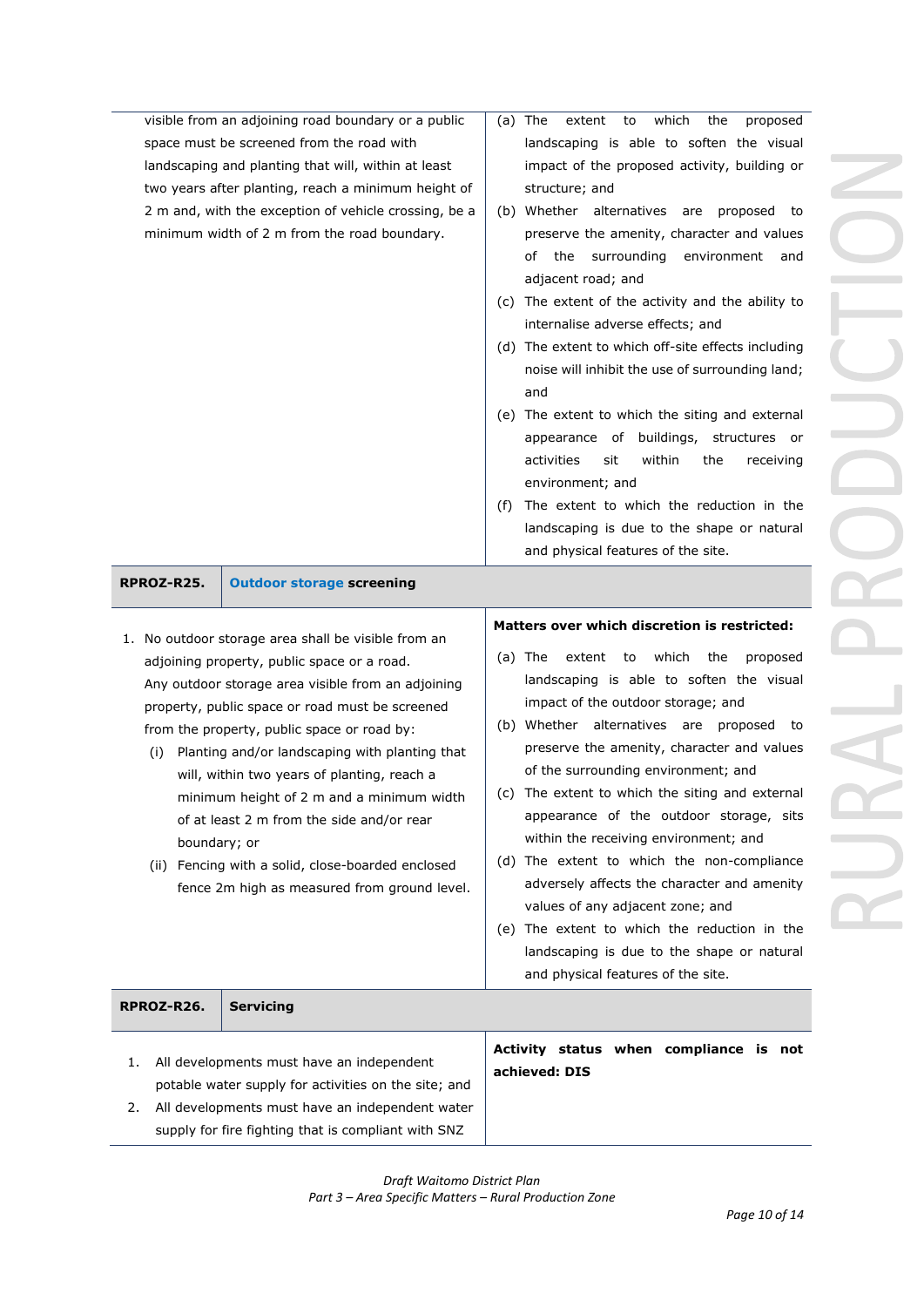PAS 4509:2008 New Zealand Fire Service Firefighting Water Supplies Code of Practice; and

- 3. All developments must be on a site of sufficient size to contain the treatment and disposal of wastewater resulting from any development within the site boundaries; and
- 4. All developments must be on a site of sufficient size to enable on site detention and disposal of stormwater (as measured in a 10% AEP).

|                   | and exploration                                                                       | Minimum setback from water bodies - quarrying activities, mineral prospecting |
|-------------------|---------------------------------------------------------------------------------------|-------------------------------------------------------------------------------|
|                   |                                                                                       | Activity status where compliance is not                                       |
| 1.                | The minimum setback for quarrying activities,                                         | achieved: NC                                                                  |
|                   | mineral prospecting and exploration from the edge                                     |                                                                               |
|                   | of any water body as measured from the closest                                        |                                                                               |
| bank $-30$ m; and |                                                                                       |                                                                               |
| 2.                | The minimum setback from the edge of any water                                        |                                                                               |
|                   | body as measured from the closest bank for                                            |                                                                               |
|                   | deposition of overburden material or for extraction                                   |                                                                               |
|                   | and deposition of aggregates $-30$ m; and                                             |                                                                               |
| 3.                | For the purposes of this rule a water body is:                                        |                                                                               |
| (i)               | A perennial watercourse with a bankfull                                               |                                                                               |
|                   | channel width of 3 m or more; or                                                      |                                                                               |
| (ii)              | In the Upper Waipa River sub-catchments, as                                           |                                                                               |
|                   | identified on the Planning Maps, a perennial                                          |                                                                               |
|                   | watercourse with a bankfull channel width of                                          |                                                                               |
|                   | 2 m or more; or                                                                       |                                                                               |
|                   | (iii) A lake equal to or larger than 0.25 ha.                                         |                                                                               |
|                   |                                                                                       |                                                                               |
| Resource          | Note: For setbacks from natural wetlands see the<br><i>(National</i><br>Environmental |                                                                               |
|                   | Management<br>Standards for Freshwater) Regulations 2020                              |                                                                               |
|                   |                                                                                       |                                                                               |

## **RPROZ-SCHED1 – Scheduled rural production sites**

| <b>Unique</b>                                 | Map        | <b>Site Name</b>  | Location     | Legal description*                      | <b>Site Type</b>    |  |
|-----------------------------------------------|------------|-------------------|--------------|-----------------------------------------|---------------------|--|
| <b>Identifier</b>                             | <b>Ref</b> |                   |              |                                         |                     |  |
| <b>Primary Purpose - Quarrying Activities</b> |            |                   |              |                                         |                     |  |
| RPROZ-1                                       |            | Taharoa           | Taharoa Road | Taharoa A7J3B Block,                    | Significant mineral |  |
|                                               |            | Ironsands Limited |              | Taharoa A7J4B Block,<br>Taharoa C Block | resource            |  |

*Draft Waitomo District Plan Part 3 – Area Specific Matters – Rural Production Zone*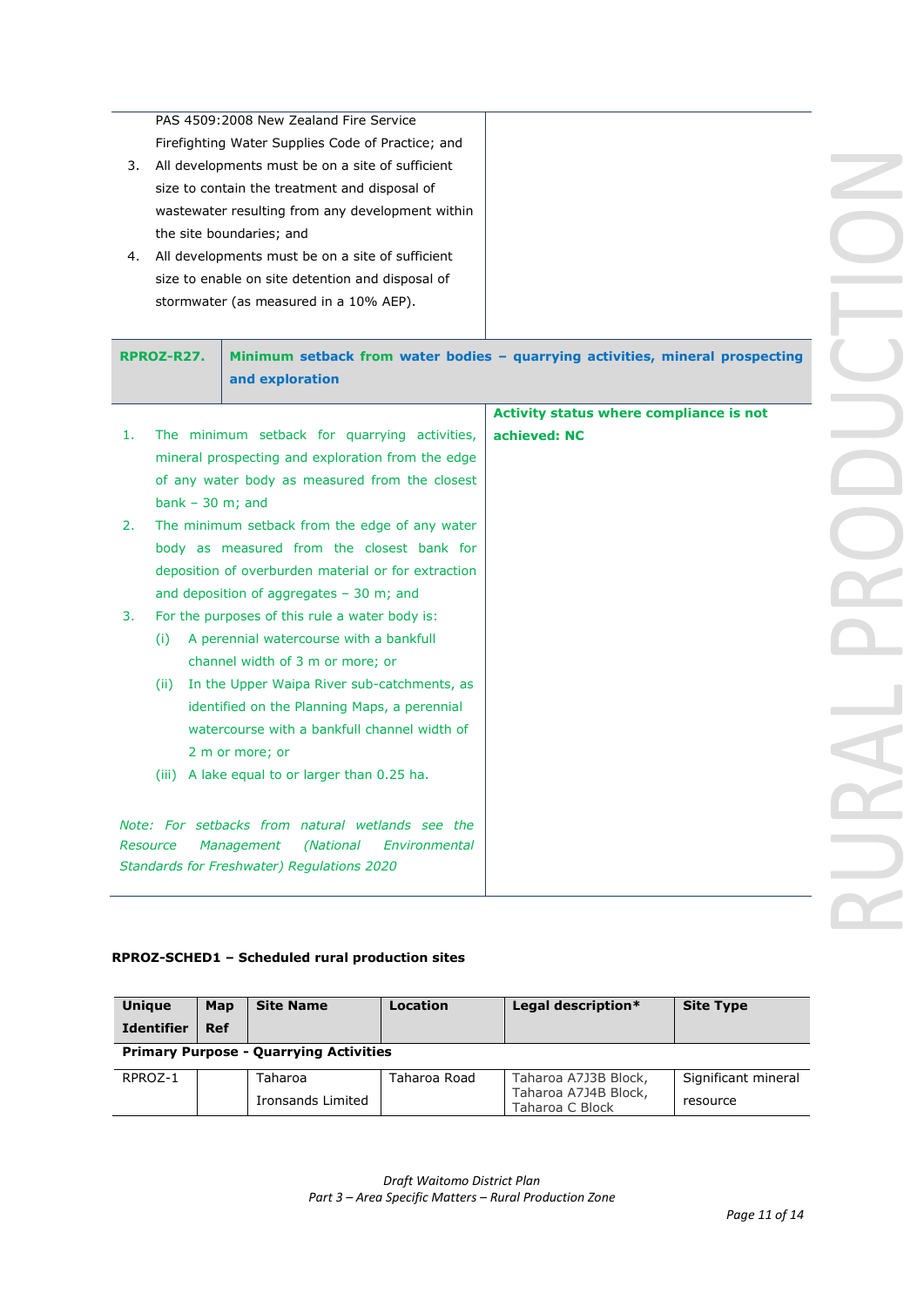| RPROZ-2  | Ravensdown                                              | Mangarino Road  | Pukeroa Hangatiki A56                             | Significant mineral  |
|----------|---------------------------------------------------------|-----------------|---------------------------------------------------|----------------------|
|          | Supreme Lime                                            |                 | & A58 Blocks,<br>Lot 3 DPS 91155                  | resource             |
|          | Quarry                                                  |                 |                                                   |                      |
| RPROZ-3  | Graymont                                                | Oparure Road    | Lot 2 DPS 77130                                   | Significant mineral  |
|          | Oparure Quarry                                          |                 |                                                   | resource             |
| RPROZ-4  | Rorisons Riverside                                      | Kaitaringa road | Lot 2 DPS 17671,                                  | Significant mineral  |
|          | Wairere Lime                                            |                 | Aorangi 3D1 Block                                 | resource             |
|          | Quarry                                                  |                 |                                                   |                      |
| RPROZ-5  | <b>Tuckers Quarry</b>                                   | Aria road       | Part Section 1 & 16<br>Block X Totoro SD,         | Significant mineral  |
|          |                                                         |                 | Section 14 Block X                                | resource             |
|          |                                                         |                 | Totoro SD, Section 31<br>Block IX Totoro SD, Part |                      |
|          |                                                         |                 | Lot 1 DP 4271, Lot 1 DP                           |                      |
| RPROZ-6  | Piopio Quarry                                           | State Highway 3 | 14708<br>Lot 1 DPS 14880, Lot 1                   | Significant mineral  |
|          |                                                         |                 | DPS 39347                                         | resource             |
|          |                                                         |                 |                                                   |                      |
| RPROZ-7  | Symonds Quarry                                          | Sommerville     | Lot 2 DPS 56871, Lot 1<br>DPS 41887, Lot 1 DPS    | Significant mineral  |
|          | Omya New                                                | Road            | 50483, Lot 14 DP                                  | resource             |
|          | Zealand Limited                                         |                 | 20464, Section 1 SO<br>532312                     |                      |
| RPROZ-8  | Greywacke Quarry                                        | State Highway   | Part Section 13 Block                             | $\blacksquare$       |
|          |                                                         | 30 - Bodley     | VIII Otanake SD                                   |                      |
|          |                                                         | Road            |                                                   |                      |
| RPROZ-9  | Awakino Quarry                                          | Manganui Road   | Sections 16, 17 & 41                              | Significant mineral  |
|          |                                                         |                 |                                                   |                      |
|          |                                                         |                 | <b>Block VII Awakino North</b><br><b>SD</b>       | resource             |
|          | <b>Primary Purpose - Mineral Processing</b>             |                 |                                                   |                      |
| RPROZ-10 | Omya New                                                | Hangatiki East  | Part Te Kumi A10B                                 | Regionally           |
|          | Zealand Limited                                         | Road            | Block, Lot 1 DPS 10455,<br>Lot 1 Sec 24 Block XV  | significant industry |
|          | Mineral Processing                                      |                 | Orahiri SD                                        |                      |
|          | Plant                                                   |                 |                                                   |                      |
| RPROZ-11 | Rorisons                                                | Kohua Road      | Aorangi B2B2B2 Block                              | Significant mineral  |
|          | Serpentine                                              |                 |                                                   | resource             |
|          | Quarry                                                  |                 |                                                   |                      |
|          | <b>Primary Purpose - Meat Processing</b>                |                 |                                                   |                      |
| RPROZ-12 | Te Kuiti Meat                                           | Rangitoto Road  | Part Lot 1 DP 19124                               | Regionally           |
|          | Processors                                              |                 |                                                   | significant industry |
|          | Limited                                                 |                 |                                                   |                      |
| RPROZ-13 | <b>Crusader Meats</b>                                   | State Highway   | Part Tiroa E Block                                | $\equiv$             |
|          | Limited                                                 | 30              |                                                   |                      |
|          | <b>Primary Purpose - Hydroelectric Power Generation</b> |                 |                                                   |                      |
| RPROZ-14 | Wairere Hydro                                           | Aria Road       | Crown Land Block VI                               | Regionally           |
|          | Power Station                                           |                 | (under action) Totoro<br>Survey District, Part    | significant          |
|          | King Country<br>Energy                                  |                 | Section 1 Block VI<br><b>Totoro SD</b>            | infrastructure       |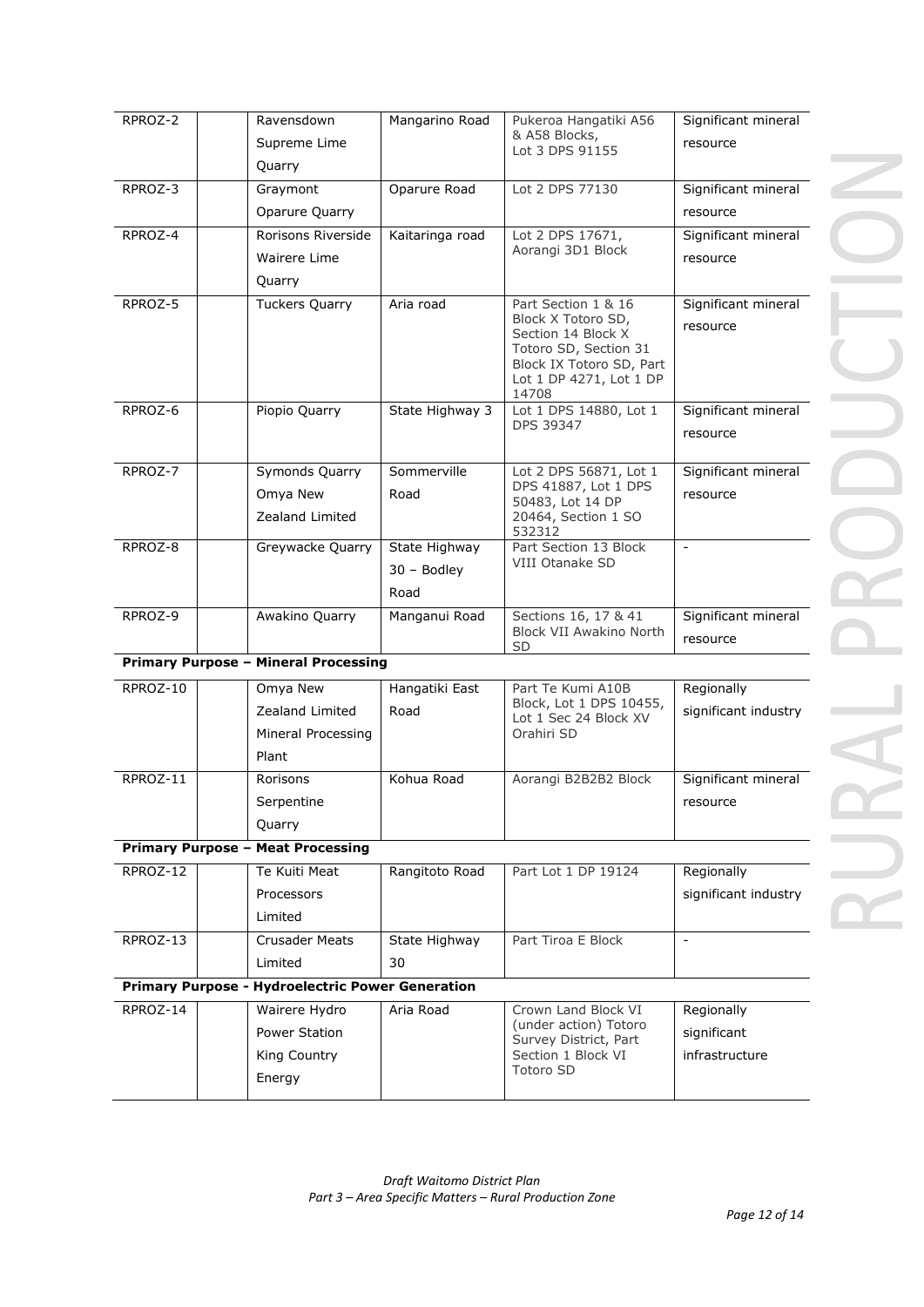| RPROZ-15 | Mokauiti Hydro<br>Power Station<br>King Country<br>Energy                                      | <b>Totoro Road</b>   | Lot $1, 2, 3, 4 & 8 & 8$ DP<br>9235,<br>Section 28, 29 & 33<br><b>Block IX Totoro SD</b> | Regionally<br>significant<br>infrastructure |
|----------|------------------------------------------------------------------------------------------------|----------------------|------------------------------------------------------------------------------------------|---------------------------------------------|
| RPROZ-16 | Speedies Road<br>Hydro Power<br><b>Station</b><br>The Lines<br>Company                         | Speedies Road        | Section 2 SO 426054,<br>Lot 2 DP 410761                                                  | Regionally<br>significant<br>infrastructure |
| RPROZ-17 | <b>Boulder Creek</b><br>Road Hydro Power<br><b>Station</b><br><b>Crusader Meats</b><br>Limited | Waipa Valley<br>Road | Lot 1 DP 367689                                                                          | Regionally<br>significant<br>infrastructure |

*\*Note: The rural production zone may only apply to part of the land parcels identified in this schedule. See the Planning Maps for the extent of the zone.* 

#### **Advice notes**

#### **Accidental discovery protocol**

*In the event that an unidentified archaeological site or a wāhi tapu site is located during works, the following applies:*

- *Work must cease immediately at that place and within 20m around the site;*
- *Heritage New Zealand Regional Archaeologist must be notified and apply for the appropriate authority if required;*
- *Notify the appropriate iwi groups or kaitiaki representative of the discovery and ensure site access to enable appropriate cultural procedures and tikanga to be undertaken, as long as all statutory requirements under legislation are met (New Zealand Pouhere Taonga Act 2014);*
- *If human remains (koiwi) are uncovered then the Heritage New Zealand Regional Archaeologist, NZ Police and the appropriate iwi groups or kaitiaki representative must be notified. Remains are not to be moved until such time as iwi and Heritage New Zealand have responded;*
- *Works affecting the archaeological site and any human remains (koiwi) must not resume until appropriate authority and protocols are completed.*

*If the protocol is not adhered to then Heritage New Zealand can take out prosecution proceedings under the New Zealand Pouhere Taonga Act 2014*

#### **Contaminated land**

*If the site is contaminated or potentially contaminated refer to the contaminated land chapter and the National Environmental Standard for Assessing and Managing Contaminants in Soil to Protect Human Health (NESCS) 2012*

#### **Regional Council consents**

*A resource consent for some earthworks may also be required from the Waikato Regional Council or Manawatū-Whanganui Regional Council.*